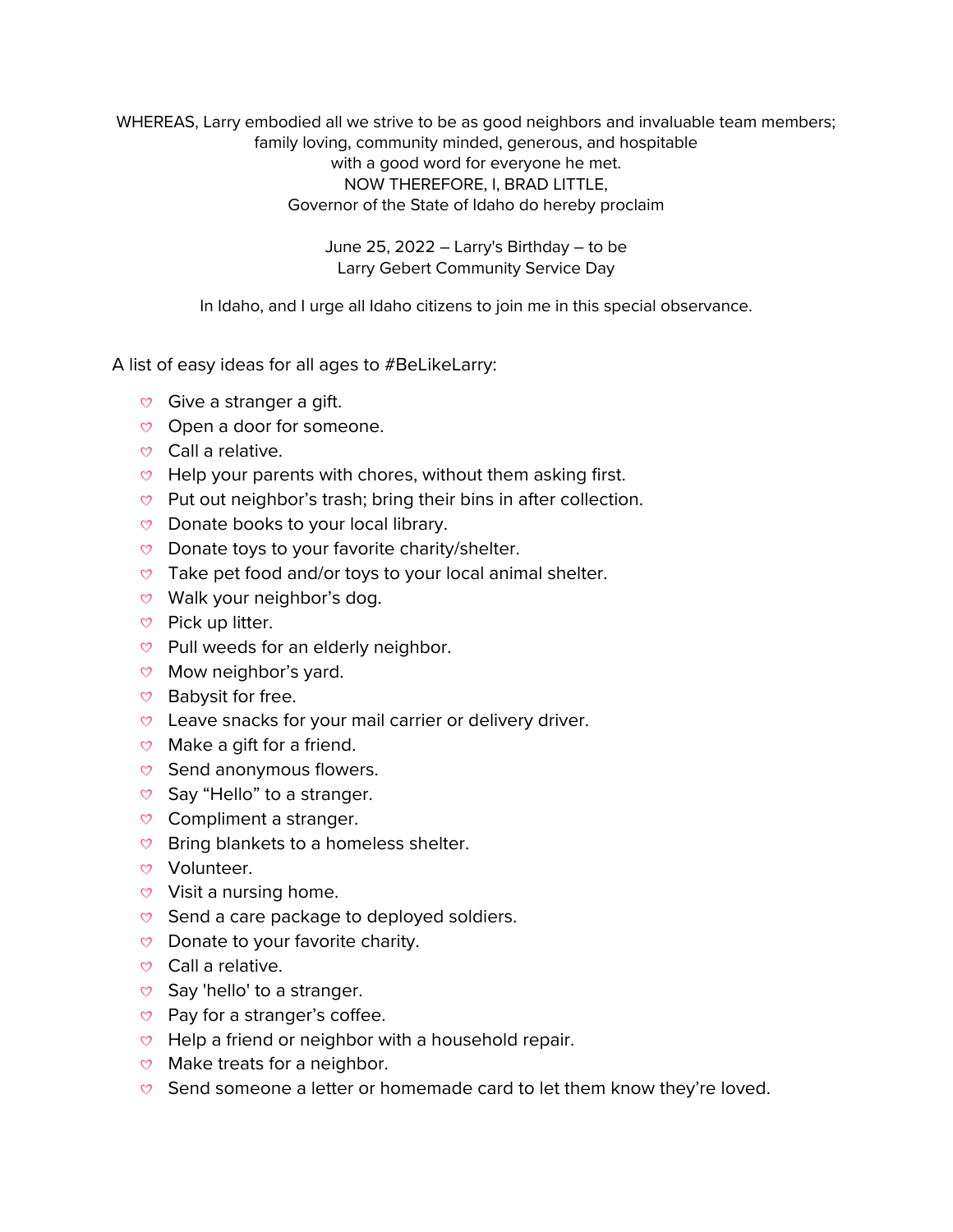- $\circ$  Make someone you live with their favorite beverage.
- $\heartsuit$  Deliver a meal to new neighbors.
- $\heartsuit$  Help a new mom out with laundry, childcare, housecleaning, etc.
- $\heartsuit$  Smile and wave at drivers around you.
- $\heartsuit$  Tell someone you love their yard when you're out on a walk.
- $\heartsuit$  Round up your purchase at the grocery store for the charity they're helping.
- $\heartsuit$  Make and deliver sack lunches to the homeless.
- $\heartsuit$  Give compliments to each person you see.
- $\heartsuit$  Buy local.
- $\heartsuit$  Leave an extra tip when dining out.
- $\heartsuit$  Let someone in front of you when in line.
- $\heartsuit$  Leave a bouquet on a neighbor's doorstep.
- $\heartsuit$  Buy a candy bar and give it to the cashier when you're done shopping.
- $\heartsuit$  Call a long-lost friend.
- $\circ$  Write a poem for someone you know and text it to them.
- $\heartsuit$  Paint rocks with cute pictures or inspiring quotes and leave them at the park for others to find.
- $\heartsuit$  Knit or crochet something for someone you haven't seen in a while and mail it as a surprise.
- $\circ$  At the end of each day, tell someone why you're grateful for them.
- $\heartsuit$  Teach a friend's kid(s) how to cook their favorite meal.
- $\heartsuit$  Plan a fun family night of games or movies and favorite snacks for your kids.
- $\heartsuit$  Put on your spouse's favorite song and ask them to dance.
- $\heartsuit$  Pass on a book that you love to another reader.
- $\heartsuit$  Offer to take a photo of someone you see struggling with their camera.
- $\heartsuit$  Learn the name of someone you encounter regularly.
- $\heartsuit$  Tell someone how important they are to you, and why.
- $\heartsuit$  Put an uplifting message in your street facing window for passers-by to see.
- $\circ$  Create a fairy garden in your front garden for others to see.
- $\heartsuit$  Do one of your sibling's chores.
- $\heartsuit$  Serenade a friend, family member or neighbor the old-fashioned way—outside and LOUD.
- $\heartsuit$  Teach someone a hobby that you enjoy.
- Read a bedtime story to an adult—even if it's over the phone.
- $\heartsuit$  Run a bubble bath for a family member.
- $\circ$  Post positive post it notes in random places around your community.
- $\heartsuit$  Tape paper coupons on items in your local grocery store.
- $\heartsuit$  Randomly pick a small business, try their goods, and leave them a positive Google review.
- $\heartsuit$  Choose a friend and celebrate them for the whole day, like a birthday but random.
- $\heartsuit$  Buy a disadvantaged child or family some basic supplies for summer.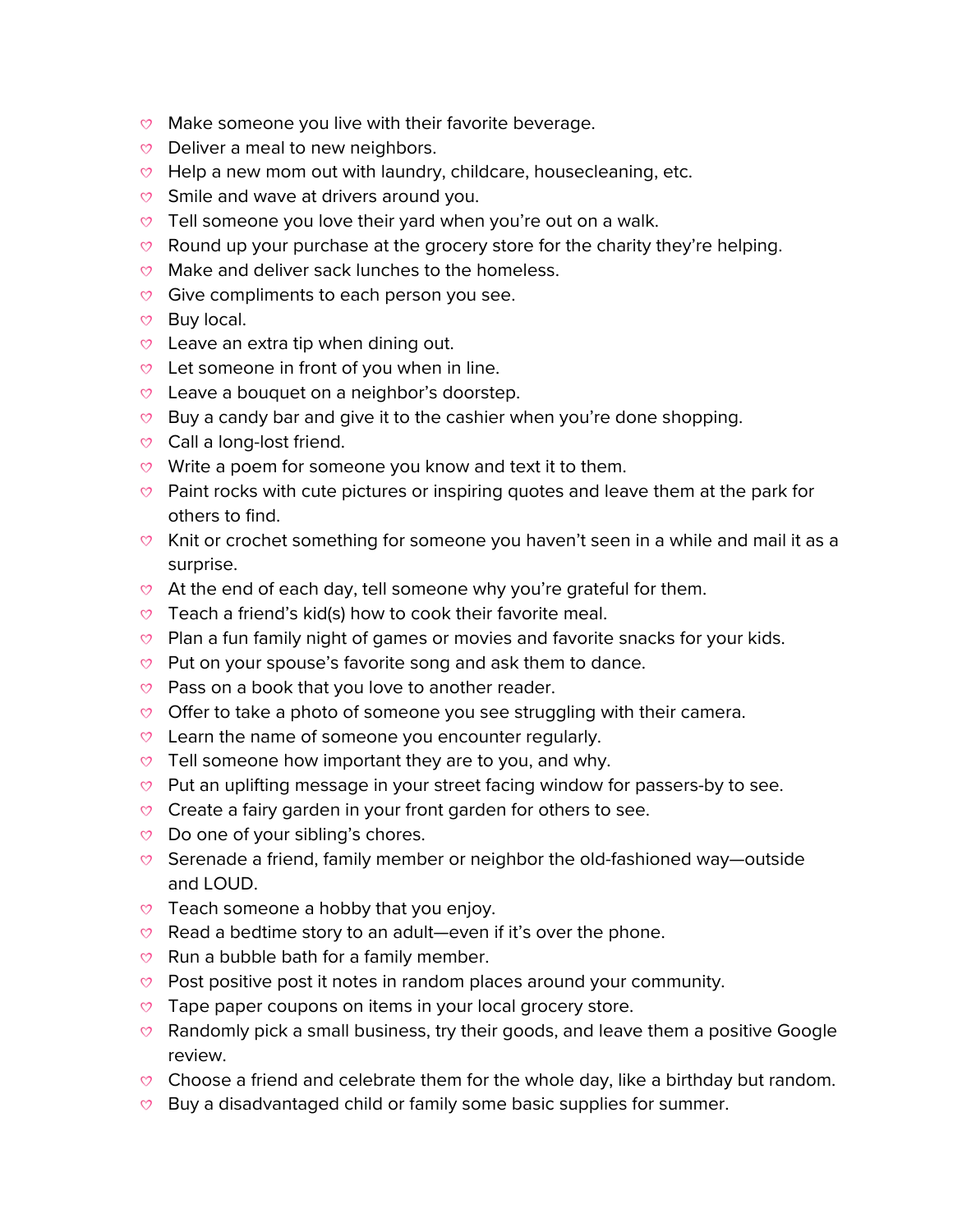- $\circ$  Start a game night or dinner club for coworkers you'd like to get to know better.
- $\heartsuit$  Carry around loose change and put it in tip jars.
- $\heartsuit$  Learn a joke and tell it to five different people.
- $\heartsuit$  Use sidewalk chalk to write out positive messages.
- $\heartsuit$  Send letters with tons of stickers and colors to children you know.
- $\heartsuit$  Buy a gift for a child in foster care.
- $\heartsuit$  Put change in a vending machine.
- $\heartsuit$  Connect a charity to your Amazon account. Use the Amazon Smiles program to earn money for them!
- Donate blood.
- $\heartsuit$  Round up extra grocery carts in a parking lot.
- $\heartsuit$  Donate games to a shelter.
- $\heartsuit$  Give up the good parking spot.
- $\heartsuit$  Go play with dogs at the animal shelter.
- $\heartsuit$  Start a Free Little Library.
- $\heartsuit$  Help someone pack / move.
- $\heartsuit$  Help lift something heavy in the Costco parking lot.
- $\heartsuit$  Take treats to your closest police or fire station.
- $\heartsuit$  Help someone face a fear.
- $\vee$  Host a free lemonade stand in your neighborhood.
- $\circ$  Stop at every lemonade stand you see. Keep extra change in your car for that purpose.
- $\heartsuit$  Express your gratitude to your spouse. Name at least five things they do that you appreciate.
- $\heartsuit$  Leave extra balls at the dog park.
- $\circ$  Invite a kid you don't know to play with you at the playground.
- $\heartsuit$  Check in on someone.
- $\heartsuit$  Let a grudge go. Give the person a hug.
- $\circ$  Leave an anonymous gift on a porch of stranger or friend.
- $\heartsuit$  Pay someone's check at the restaurant.
- $\heartsuit$  Help locate a lost pet.
- $\heartsuit$  Take crafts to kids in the hospital.
- $\heartsuit$  Return a lost item.
- $\heartsuit$  Pay a good deed forward.
- Volunteer.
- $\circ$  Invite the new family over for dinner.
- $\heartsuit$  Hold the elevator.
- $\heartsuit$  Pass the remote.
- Donate shoes.
- Smile.
- Listen.